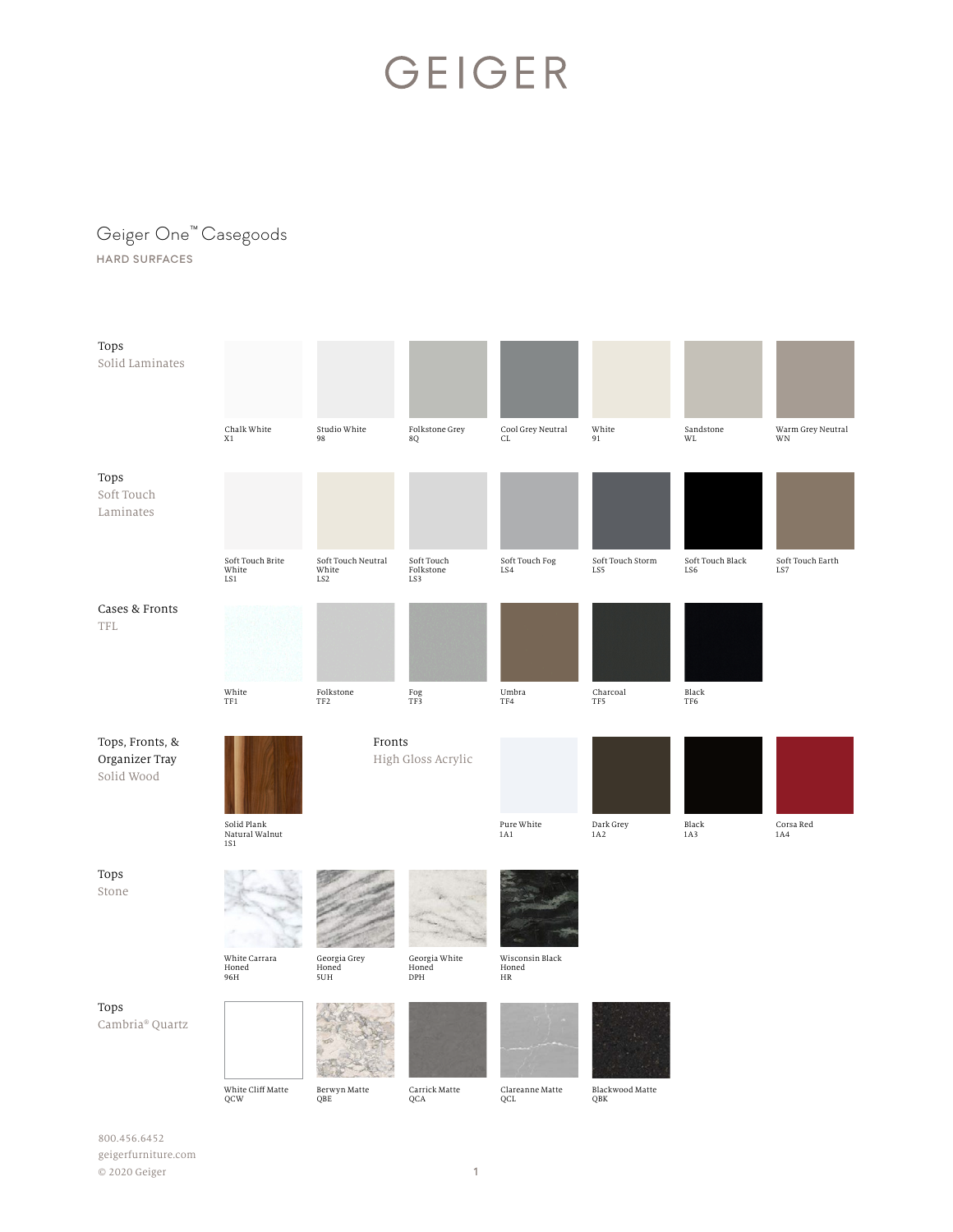#### Geiger One™ Casegoods

HARD SURFACES



Navy Matte,<br>Writable<br>GR8

800.456.6452 geigerfurniture.com © 2020 Geiger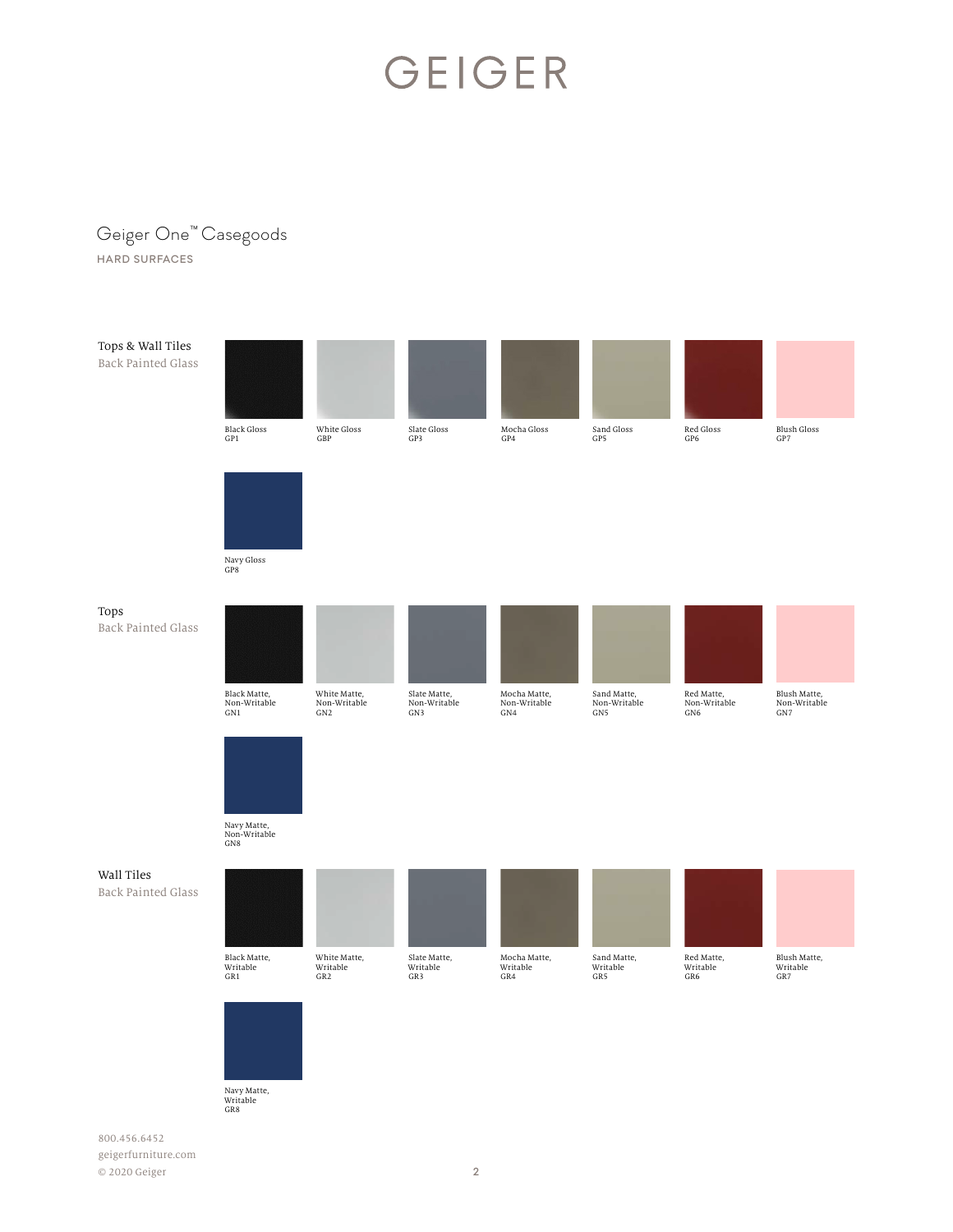#### Geiger One™ Casegoods

HARD SURFACES